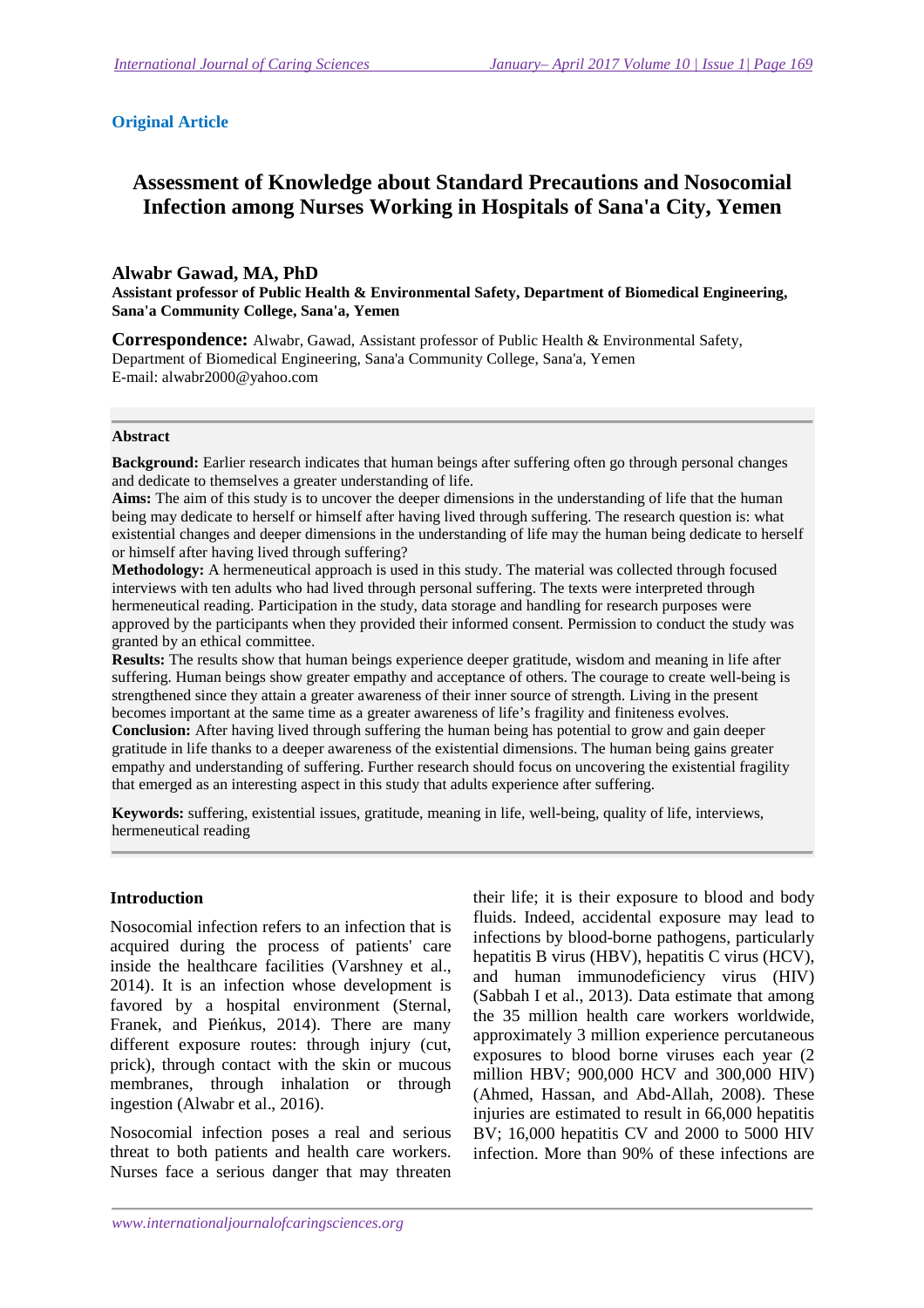occurring in low-income countries, and most are preventable (Vaz et al., 2010).

Common pathogens may easily be transmitted through health care workers' hands, equipment, supplies and unhygienic practices (Gichuhi et al., 2015). So, all health care workers should routinely use appropriate barrier precautions to prevent skin and mucous membrane exposure during contact with any patient's blood or body fluids that require universal precautions (Kaur R, Kaur B, and Walia, 2008). Failure to comply with policies and procedures that support the reduction of nosocomial infection or hospital-acquired infection is a recognized and complex problem that may be contributing to the current trend in the world (Abubakar et al., 2015). Therefore, knowledge about the frequency and distribution of nosocomial infection or hospital-acquired infections is important to improve infection control measures as well as to develop effective preventive and curative strategies which, in turn, will help us in decreasing the incidence, morbidity, and mortality (Al-Jubouri, 2014; Masavkar and Naikwadi, 2016). In Yemen, few efforts have been undertaken to raise awareness about infection control precautions among healthcare workers and hospital managers. Additionally, there is a lack of regulations and policies to protect healthcare workers from exposure (Sherah and Jaafar, 2015).

This study aimed to assess knowledge of standard precautions and nosocomial infection among nurses working in the governmental and private hospitals in Sana'a city, Yemen.

# **Methodology**

A cross-sectional study was conducted to assess the knowledge about standard precautions and nosocomial infection among 196 nurses working in the departments of Emergency, Abdomen, and surgery at governmental hospitals of (Police, Republic, and 48th) and private hospitals of (Al-Moutawakel, Consultant, and Azal) in Sana'a city, Yemen, during the period from March to May 2015. In total, from the 220 questionnaires distributed, 196 were returned fully completed, giving a response rate 89.09%. The inclusion criteria are nursing staff working in departments of Emergency, Abdomen, and surgery in (Police, Republic, and 48th, Al-Moutawakel, Consultant, and Azal) hospitals.

Data was collected using a structured selfadministered questionnaire, which had been

designed after an extensive literature search. This questionnaire was used in a similar study (Pratheeksha, 2010).

The questionnaire was divided into two main components. The first part included sociodemographic characteristics such as (age, gender, qualification, years of experience , hospital type, and place of work), the second part included twenty-seven multiple choice questions reflecting the knowledge of the nurses towards the concept of standard precautions and nosocomial infection such as (hand hygiene, hospital acquired infection, needle stick injuries, immunization, blood and body fluid isolation, and sterilization of equipment). The participants were requested to respond to questions according to their own awareness about the subject. The questionnaire was validated by experts at Ministry of Public Health and Population, Yemen and the reliability of the questionnaire was determined through a test-retest method using 20 copies of the questionnaire at Hospital of Sciences and Technology, Sana'a. The Pearson's coefficient was calculated. The coefficient of 0.81 was determined which indicated the reliability of the questionnaire.

A scoring system was used giving a value of one score of each correct item, and a value of zero scores for the wrong item. Scores of each respondent were calculated by adding the scores of all items of the questionnaire. The score was converted to percentage and level. The knowledge score's levels were considered below average with a percentage of  $\leq$  59%; average knowledge with a percentage of 60-69%; good knowledge with a percentage of 70-79%; and very good knowledge with a percentage of 80- 100%. Data were coded and analyzed using Statistical Package for Social Science (SPSS) software version16. Data were presented using descriptive statistics in form of frequencies and percentages for qualitative variables, and mean and standard deviation (SD) for quantitative variables. Chi-square test was used to determine association and a statistical significance was assessed at  $P < 0.05$ .

# **Results**

Table 1 shows demographic characteristics of the studied sample. It clarifies that the nurses working in governmental hospitals were (46.9%) and (53.1%) of them works in private hospitals. The majority of them were between 20-30 yearold (63.3%) and male (64.8%).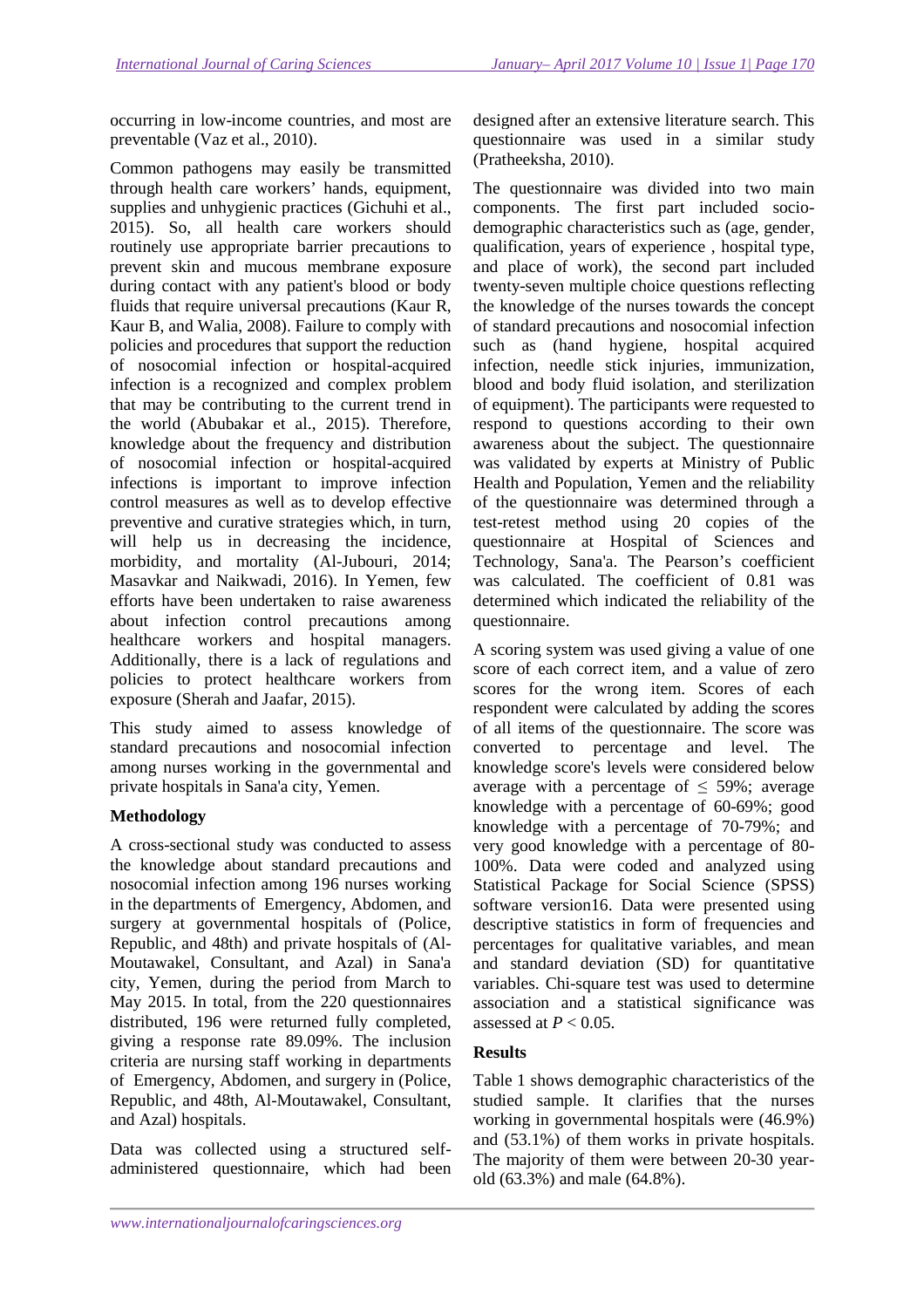| <b>Variables</b>               | Freq. | $\frac{0}{0}$ |
|--------------------------------|-------|---------------|
| <b>Sex</b>                     |       |               |
| Male                           | 127   | 64.8          |
| Female                         | 69    | 35.2          |
| Age Group (years)              |       |               |
| $20 - 30$                      | 124   | 63.3          |
| >30                            | 72    | 36.7          |
| <b>Work Experience (years)</b> |       |               |
| $\leq$ 3                       | 35    | 17.9          |
| $3 - 5$                        | 76    | 38.7          |
| > 5                            | 85    | 43.4          |
| <b>Level of Education</b>      |       |               |
| Diploma degree                 | 121   | 61.7          |
| Bachelor's degree              | 68    | 34.7          |
| Postgraduate                   | 7     | 3.6           |
| <b>Type of Hospital</b>        |       |               |
| Governmental                   | 92    | 46.9          |
| private                        | 104   | 53.1          |
| <b>Name of Hospital</b>        |       |               |
| $48^{\text{th}}$               | 34    | 17.3          |
| Police                         | 30    | 15.3          |
| Republic                       | 28    | 14.3          |
| Consultant                     | 29    | 14.8          |
| Al-Moutwakel                   | 33    | 16.8          |
| Azal                           | 42    | 21.4          |
| The department                 |       |               |
| Emergency                      | 67    | 34.2          |
| Abdomen                        | 71    | 36.2          |
| Surgical                       | 58    | 29.6          |

**Table 1: Socio-demographic characteristics of respondents (n=196)** 



**Figure 1: Knowledge levels about standard precautions and nosocomial infection (n= 196)**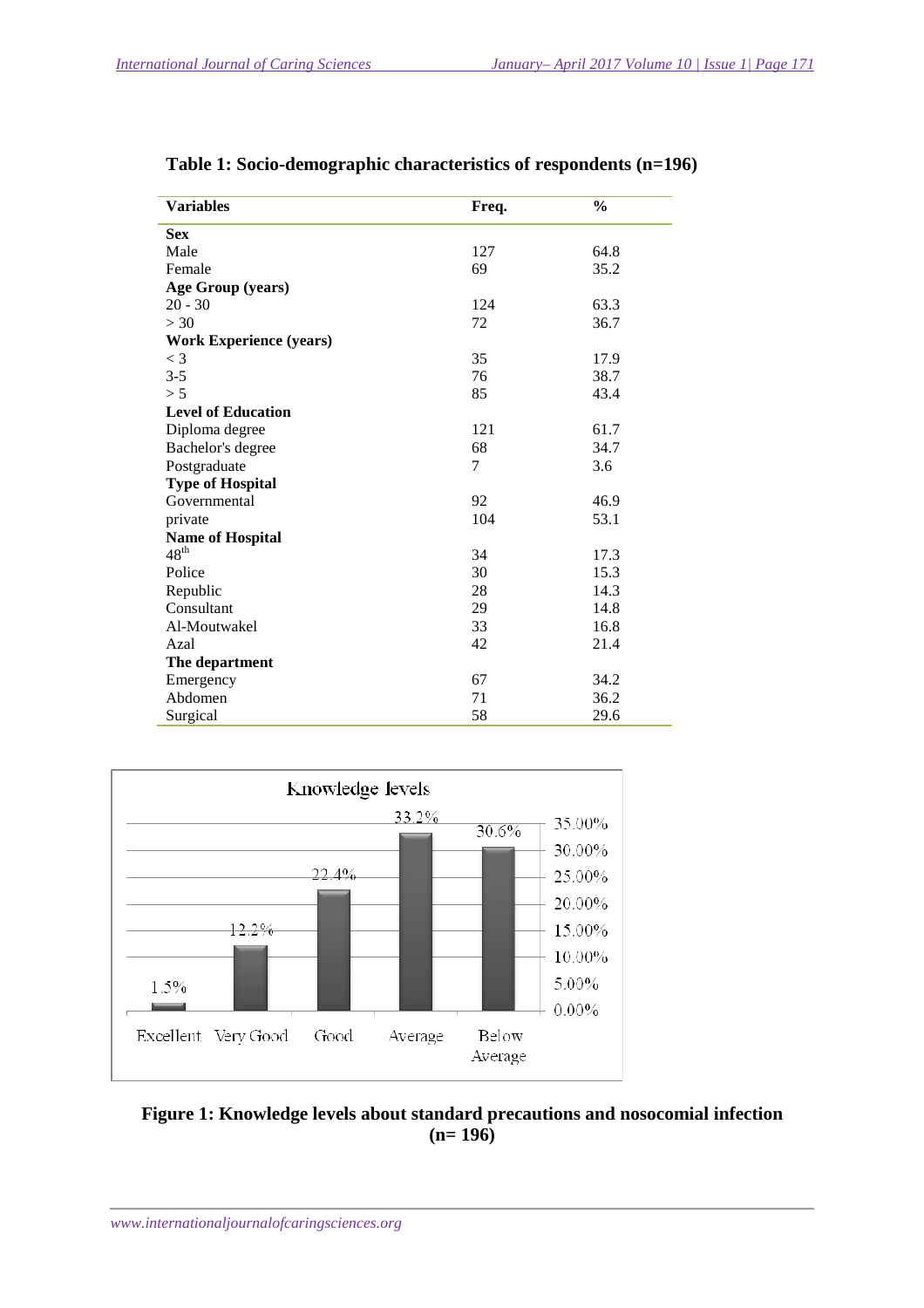| <b>Variables</b>               | <b>Knowledge levels</b> |                |                |                  |                             |                | $P$ -Value |
|--------------------------------|-------------------------|----------------|----------------|------------------|-----------------------------|----------------|------------|
|                                | <b>Below</b>            | Average        | Good           | Very Good        | Excellent                   |                |            |
|                                | average                 |                |                |                  |                             |                |            |
| <b>Sex</b>                     |                         |                |                |                  |                             |                |            |
| Male                           | 41                      | 44             | 29             | 11               | $\sqrt{2}$                  | 127            |            |
| Female                         | 19                      | 21             | 15             | 13               | $\mathbf{1}$                | 69             | 0.357      |
| <b>Total</b>                   | 60                      | 65             | 44             | 24               | 3                           | 196            |            |
| Age Group (years)              |                         |                |                |                  |                             |                |            |
| $20 - 30$                      | 38                      | 43             | 27             | 16               | $\boldsymbol{0}$            | 124            |            |
| >30                            | 22                      | 22             | 17             | $\,8\,$          | 3                           | 72             | 0.232      |
| <b>Total</b>                   | 60                      | 65             | 44             | 24               | 3                           | 196            |            |
| <b>Work Experience (years)</b> |                         |                |                |                  |                             |                |            |
| $<$ 3                          | 10                      | 13             | 6              | 6                | $\boldsymbol{0}$            | 35             |            |
| $3 - 5$                        | 29                      | 28             | 14             | $\overline{4}$   | $\mathbf{1}$                | 76             | 0.167      |
| > 5                            | 21                      | 24             | 24             | 14               | $\sqrt{2}$                  | 85             |            |
| <b>Total</b>                   | 60                      | 65             | 44             | 24               | 3                           | 196            |            |
| <b>Level of Education</b>      |                         |                |                |                  |                             |                |            |
| Diploma degree                 | 39                      | 41             | 26             | 13               | $\sqrt{2}$                  | 121            |            |
| Bachelor's degree              | 20                      | 23'            | 15             | $\overline{9}$   | $\mathbf{1}$                | 68             | 0.779      |
| Postgraduate                   | $\mathbf{1}$            | $\mathbf{1}$   | 3              | $\overline{c}$   | $\boldsymbol{0}$            | $\overline{7}$ |            |
| <b>Total</b>                   | 60                      | 65             | 44             | 24               | 3                           | 196            |            |
| <b>Type of Hospital</b>        |                         |                |                |                  |                             |                |            |
| Governmental                   | 29                      | 27             | 24             | 9                | $\ensuremath{\mathfrak{Z}}$ | 92             | 0.193      |
| private                        | 31                      | 38             | 20             | 15               | $\boldsymbol{0}$            | 104            |            |
| <b>Total</b>                   | 60                      | 65             | 44             | 24               | 3                           | 196            |            |
| <b>Name of Hospital</b>        |                         |                |                |                  |                             |                |            |
| $48^{\text{th}}$               | 3                       | 15             | 9              | 6                | $\mathbf{1}$                | 34             |            |
| Police                         | $\overline{4}$          | 8              | 13             | 3                | $\overline{c}$              | 30             |            |
| Republic                       | 22                      | $\overline{4}$ | $\overline{c}$ | $\boldsymbol{0}$ | $\boldsymbol{0}$            | 28             |            |
| Consultant                     | 8                       | 14             | $\overline{4}$ | 3                | $\mathbf{0}$                | 29             | 0.001      |
| Al-Moutwakel                   | 10                      | 16             | 5              | $\overline{c}$   | $\mathbf{0}$                | 33             |            |
| Azal                           | 13                      | $\,8\,$        | 11             | 10               | $\boldsymbol{0}$            | 42             |            |
| <b>Total</b>                   | 60                      | 65             | 44             | 24               | 3                           | 196            |            |
| The department                 |                         |                |                |                  |                             |                |            |
| Emergency                      | 20                      | 18             | 20             | 7                | $\sqrt{2}$                  | 67             |            |
| Abdomen                        | 25                      | 25             | 13             | $\tau$           | $\mathbf{1}$                | 71             | 0.412      |
| Surgical                       | 15                      | 22             | 11             | 10               | $\boldsymbol{0}$            | 58             |            |
| <b>Total</b>                   | 60                      | 65             | 44             | 24               | 3                           | 196            |            |

|                     | Table 2: Association between the nurses' demographical characteristics and their |
|---------------------|----------------------------------------------------------------------------------|
| knowledge $(n=196)$ |                                                                                  |

Respondents with diploma degree and bachelor's degree made up the highest proportions, (61.7 %) and (34.7%) respectively. Those with working experience >5 years were about 85 respondents (43.4%).Figure 1 indicates that the participating knowledge was average, below average, good, very good, and excellent (33.2%, 30.6%, 22.4%, 12.2%, and 1.2%) respectively. The knowledge was significantly associated with the hospital's name  $(P = 0.001)$ . In addition, there was no association with sex (P = 0.357), age (P = 0.232), work experience ( $P = 0.167$ ), education ( $P =$ 0.779), The hospital type  $(P = 0.193)$  and the department  $(P = 0.412)$  (Table 2).

#### **Discussion**

This study assessed knowledge of nurses about standard precautions and nosocomial infection. In the present study, the majority of the nurses (63.8%) had poor knowledge. The low level of knowledge might be due to poor infection control programs and policies. Additionally, attributed to the insufficient information of knowledge the lack of training and continuing education about standard precautions and nosocomial infection.

This finding agreed with the results obtained from previous studies. A previous study conducted in Yemen revealed the low awareness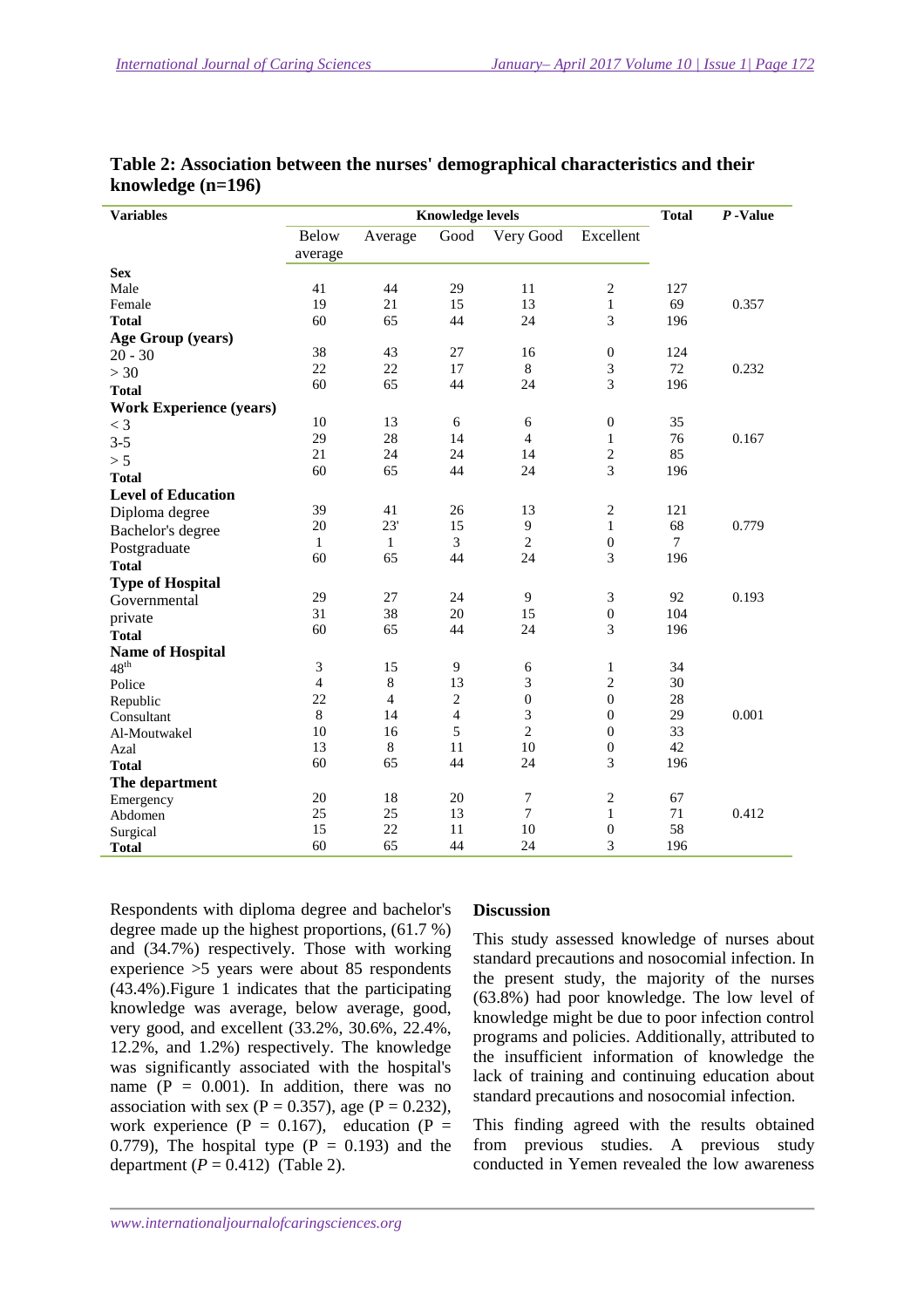of knowledge about infection control (Sherah and Jaafar, 2015). A study conducted in Saudi Arabia indicated a significant lack of knowledge among healthcare workers regarding personal protective equipment uses as a standard precautionary measure for infection control (AL-Saleh, Ibrahim, and Lillian, 2014). A study conducted in Iran indicated that 67.9% of the nursing staff had an average knowledge and 29.9% had good knowledge about infection control (Abubakar et al., 2015). A study conducted in Iraq indicated that the majority of the sample (69%) have poor knowledge toward nosocomial infection (Al-Jubouri, 2014). A study conducted in India reported that knowledge about nosocomial infection was the lowest among the nurses and healthcare workers (72.54%) (Varshney et al., 2014). Other study conducted in India reported that 41.1% and 33.03% of the participants respectively had intermediate and high level of knowledge about infection control (Kalantarzadeh et al., 2014). A study conducted in Nepal reported that only 22% had correct knowledge of universal precautions (Timilshina, Ansari, and Dayal, 2011). A study conducted in Nigeria indicated that only (28.75%) of the respondents had good knowledge of the components of standard precautions (Ghadamgahi et al., 2011). This study agreed with the previous studies mentioned above may refer to the similarity of socio-economic and cultural factors to those countries.

However, this study result disagreed with the results obtained from previous studies. A previous study conducted in Jamaica indicated that the majority (64.0%) of the health care workers had knowledge of universal precautions while just over one-quarter had no knowledge (Vaz et al., 2010). A study conducted in Australia indicated that the participants demonstrated a considerably stronger level of knowledge on the topic of standard precautions (88.9%) (Mitchell et al., 2014). A study conducted in Ethiopia indicated that majority of the respondents (84.2%) had good knowledge regarding infection prevention (Gulilat and Tiruneh, 2014). A study conducted in Vietnam indicated that the large percentages of correct responses to the items about knowledge of standard precautions (range for individual items 83.9% -99.2%) (Thu et al., 2012). This study disagreed with the previous studies mentioned above may refer to the difference of socio-economic and cultural factors to those countries.

In this study, the results of table 2 reflects that there is an insignificant relationship between nurses' age and their knowledge toward standard precautions and nosocomial infection, this results might relate to inadequate training for the nurses about standard precautions and nosocomial infection. This result agreed with the results obtained from a previous study done in Iraq indicated that there is no relation between nurses' age and their knowledge of nosocomial infection (Al-Jubouri, 2014). However, is incompatible with the results obtained from a study conducted in Poland indicated that there is a significant association between nurses' age and their knowledge toward nosocomial infection (P=0.001) (Sternal, Franek, and Pieńkus, 2014).

This study result also showed an insignificant relationship with nurses' gender and their knowledge toward standard precautions and nosocomial infection. This result agreed with the results obtained from a previous study conducted in Iraq indicated that there is no relation between nurse's gender and their knowledge toward nosocomial infection (Al-Jubouri, 2014). While incompatible with the results obtained from a study conducted in Jamaica indicated that the knowledge of universal precautions was highest among women compared with men (Vaz et al., 2010).

Relative to educational levels, this study results showed an insignificant relationship between nurses' educational level and their knowledge of standard precautions and nosocomial infection. This result incompatible with previous studies. A study conducted in Iraq indicated that there is a significant association between nurses' educational level and their knowledge of nosocomial infection (Al-Jubouri, 2014). A study conducted in Poland indicated that there is a significant association between nurses' educational level and their knowledge of nosocomial infection (P=0.000) (Sternal, Franek, and Pieńkus, 2014).

Concerning to the nurses' work experience, this study result showed an insignificant relationship between the nurses' work experience and their knowledge of standard precautions and nosocomial infection, this might relate to inadequate training for the nurses about standard precautions and nosocomial infection during the previous years of working. This result agreed with the results obtained from a previous study done in Iraq indicated that there is an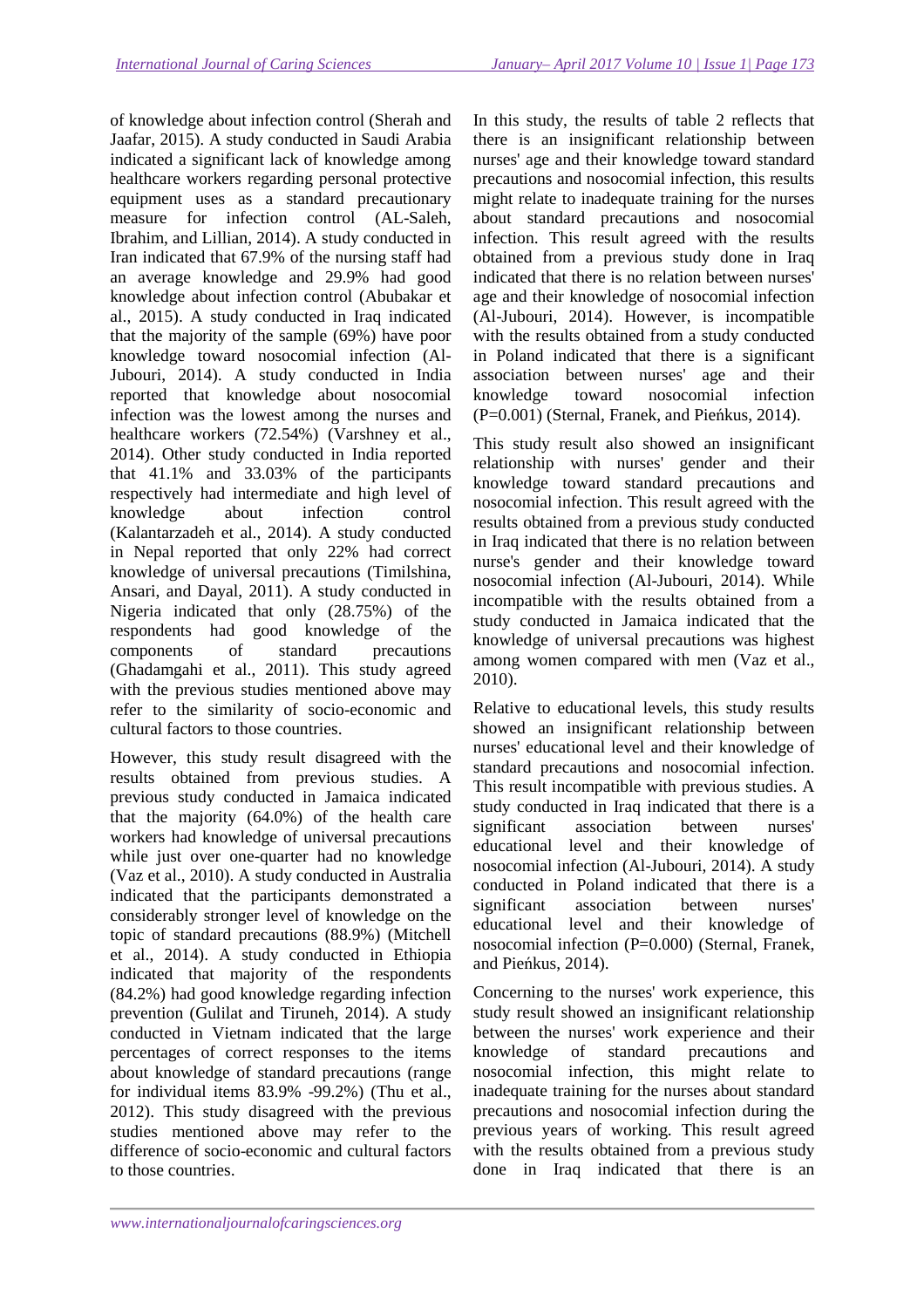insignificant association between the knowledge and the years of employment (Al-Jubouri, 2014).

Regarding of the hospital type, this study results showed an insignificant relationship between the hospital type and their nurses' knowledge toward standard precautions and nosocomial infection, this might due to ignoring attention to implementing training courses of standard precautions and nosocomial infection in both the governmental and private hospitals.

Relative to the nurses' working area, this study results showed an insignificant relationship between the nurses' working area and their knowledge of standard precautions and nosocomial infection, this might due to ignoring to implement additional training courses of standard precautions and nosocomial infection for the nurses that working in the more sensitive department.

In relation to the hospital name, this study results showed a significant relationship between the hospital name and their nurses' knowledge toward standard precautions and nosocomial infection, this might due to the facts that, some hospitals might implement training courses relative to standard precautions and nosocomial infection more than others.

### **Conclusion**

Nursing staff had inappropriate knowledge regarding of standard precautions and nosocomial infections, there is a significant need to intervention programs that associated with standard precautions and nosocomial infection control to increase nurses' knowledge in order to adopt appropriate health behaviors and positive attitudes.

# **Acknowledgement**

The researcher would like to express his gratitude to the team working on this project (Esam Alomise, Ali Alsolihe, Esam A. Alhagame, Faiz A. Mohammed, Hemear Alsaleme, Radwan A. Alhagame, Farouk M. Abdo, and Khaled M. Yahya) for their assistance in the field of working. Many thanks to Eng. Khalid Ali Al-Salehi for revise the English language of this manuscript.

# **References**

Abubakar SM, Haruna H, Teryila KR, Hamina D, Ahmadu I, Babaji M & Bulama KU (2015). Assessment of knowledge and practice of standard precautions among nurses working at Federal

medical centre Gombe, Nigeria. Direct research journal of health and pharmacology 3 (1): 1 - 11.

- Ahmed SMS, Hassan SAA & Abd Allah ES (2008). Compliance with universal precautions among nurses and laboratory technicians in Mansoura international specialized hospital. The Egyptian journal of hospital medicine 30: 151 - 164.
- Al-Jubouri MBAJ (2014). Assessment of nurses' knowledge about nosocomial infection at hospitals in Baghdad city. Journal of Kufa for nursing science 4 (1).
- AL-Saleh EM, Ibrahim A & Lillian M (2014). Healthcare workers' knowledge, attitudes and practices in King Fahad Hofuf hospital, Saudi Arabia. Journal of pharmaceutical and biomedical sciences 4 (3):410 - 421.
- Alwabr GMA, Al-Mikhlafi AS, Al-Hakimi SA & Dughish MA (2016). Identification of bacteria and fungi in the solid waste generated in hospitals of Sana'a city, Yemen. Current life sciences 2 (3): 67 - 71.
- Ghadamgahi F, Zighaimat F, Ebadi A & Houshmand A (2011). Knowledge, attitude and self-efficacy of nursing staffs in hospital infections control. Iranian journal of military medicine 13 (3): 167 - 172.
- Gichuhi AW, Kamau SM, Nyangena E & Otieno-Ayayo ZN (2015). Health care workers adherence to infection prevention practices and control measures: A case of a level four district hospital in Kenya. American journal of nursing science 4 (2): 39 - 44.
- Gulilat K & Tiruneh G (2014). Assessment of knowledge, attitude and practice of health care workers on infection prevention in health institution Bahir Dar city administration. Science journal of public health  $2(5)$ : 384 - 393.
- Kalantarzadeh M, Mohammadnejad E, Ehsani SR & Tamizi Z (2014). Knowledge and practice of nurses About the control and prevention of nosocomial infections in Emergency departments. Archives of clinical infectious diseases 9 (4): e18278.
- Kaur R, Kaur B & Walia I (2008). Knowledge, attitude and practice regarding universal precautions among nursing students. Nursing and midwifery research journal 4 (4): 115 -127.
- Masavkar SP & Naikwadi AM (2016). Knowledge, attitude and practice regarding nosocomial infections among general health practitioners and medical college students. Scholars journal of applied medical sciences 4 (5F): 1852 - 1856.
- Mitchell B G, Say R, Wells A, Wilson F, Cloete L & Matheson L (2014). Australian graduating nurses' knowledge, intentions and beliefs on infection prevention and control: A cross-sectional study. Biomedcentral nursing 13 (43): 1 - 7.
- Pratheeksha R (2010). A study to assess knowledge regarding standard precautions among Neuro nurses. Diploma project report in Neuro Nursing,